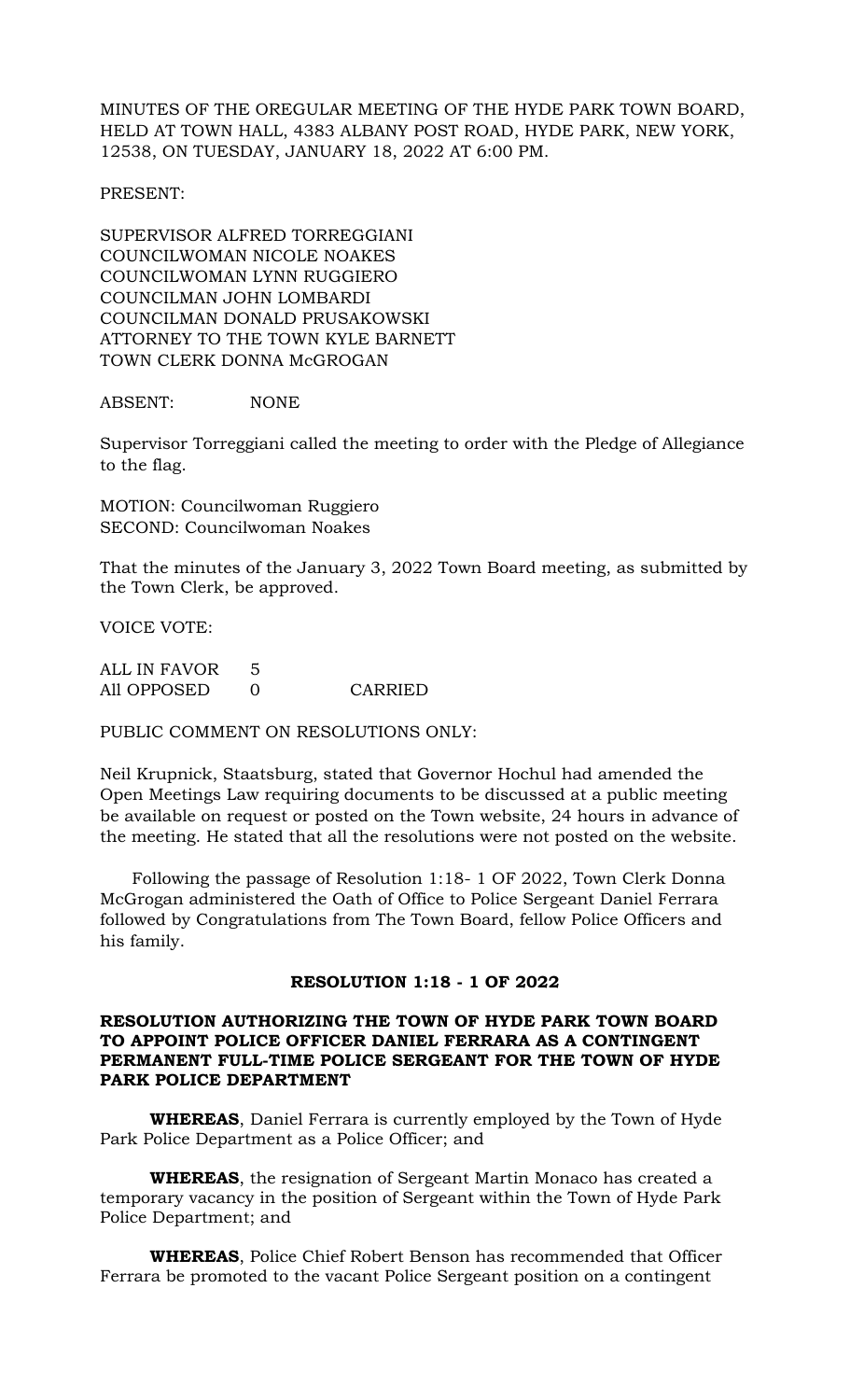permanent basis in accordance with the rules of the Dutchess County Department of Human Resources; and

**WHEREAS**, a certification of eligibles list for Police Sergeant has been promulgated by the Dutchess County Department of Human Resources and Officer Ferrara appears on said list of eligibles and is reachable on said list; and

**WHEREAS**, Officer Ferrara is eligible for promotion to fill the vacancy in the Sergeant position on a contingent permanent basis;

**NOW THEREFORE, BE IT RESOLVED**, that the Town of Hyde Park Town Board does hereby authorize the promotion of Officer Daniel Ferrara to fill the temporary vacancy of Sergeant in the Town of Hyde Park Police Department on a contingent permanent basis, effective the 29th day of January 2022; and

**BE IT FURTHER RESOLVED**, that the appointment is subject to a probationary period of no less than 8 and no more than 26 weeks and is subject to the approval of the Dutchess County Department of Human Resources and is further subject to Civil Service Law and the Rules of the Dutchess County Department of Human Resources.

MOTION: Councilwoman Noakes SECOND: Councilwoman Ruggiero

ROLL CALL VOTE BY TOWN CLERK

| Councilwoman Noakes    | Aye |         |
|------------------------|-----|---------|
| Councilwoman Ruggiero  | Aye |         |
| Councilman Lombardi    | Aye |         |
| Councilman Prusakowski | Aye |         |
| Supervisor Torreggiani | Aye | CARRIED |

## **RESOLUTION 1:18 – 2 OF 2022**

## **RESOLUTION AUTHORIZING TOWN OF HYDE PARK DEPUTY ASSESSOR, MAUREEN GILMARTIN TO ATTEND THE NEW YORK STATE ASSESSORS ONLINE COURSE "APPRAISAL, PRINCIPLES, AND PROCEDURES" ON JANUARY 24TH, 26TH, 28TH, 31ST, AND FEBRUARY 2ND, 2022**

**WHEREAS**, the Town of Hyde Park Deputy Assessor, Maureen Gilmartin has requested approval to attend the New York State Assessors online course "Appraisal, Principles, and Procedures" on January 24<sup>th</sup>, 26<sup>th</sup>, 28<sup>th</sup>, and February 2nd, 2022; and

**WHEREAS**, the Town Board deems it appropriate and beneficial for Deputy Town Assessor, Maureen Gilmartin to attend this online course; and

**WHEREAS**, the fee associated with the completion of said course was \$500.00 and will be allocated from the Assessor's 2022 training budget; and

**WHEREAS**, in order to be registered in time to attend said course, Maureen Gilmartin had to pay for the course in advance.

**NOW, THEREFORE, BE IT RESOLVED**, that the Town of Hyde Park Town Board does hereby authorize Deputy Town Assessor, Maureen Gilmartin the New York State Assessors online course "Appraisal, Principles, and Procedures" on January 24<sup>th</sup>, 26<sup>th</sup>, 28<sup>th</sup>, and February 2<sup>nd</sup>, 2022; and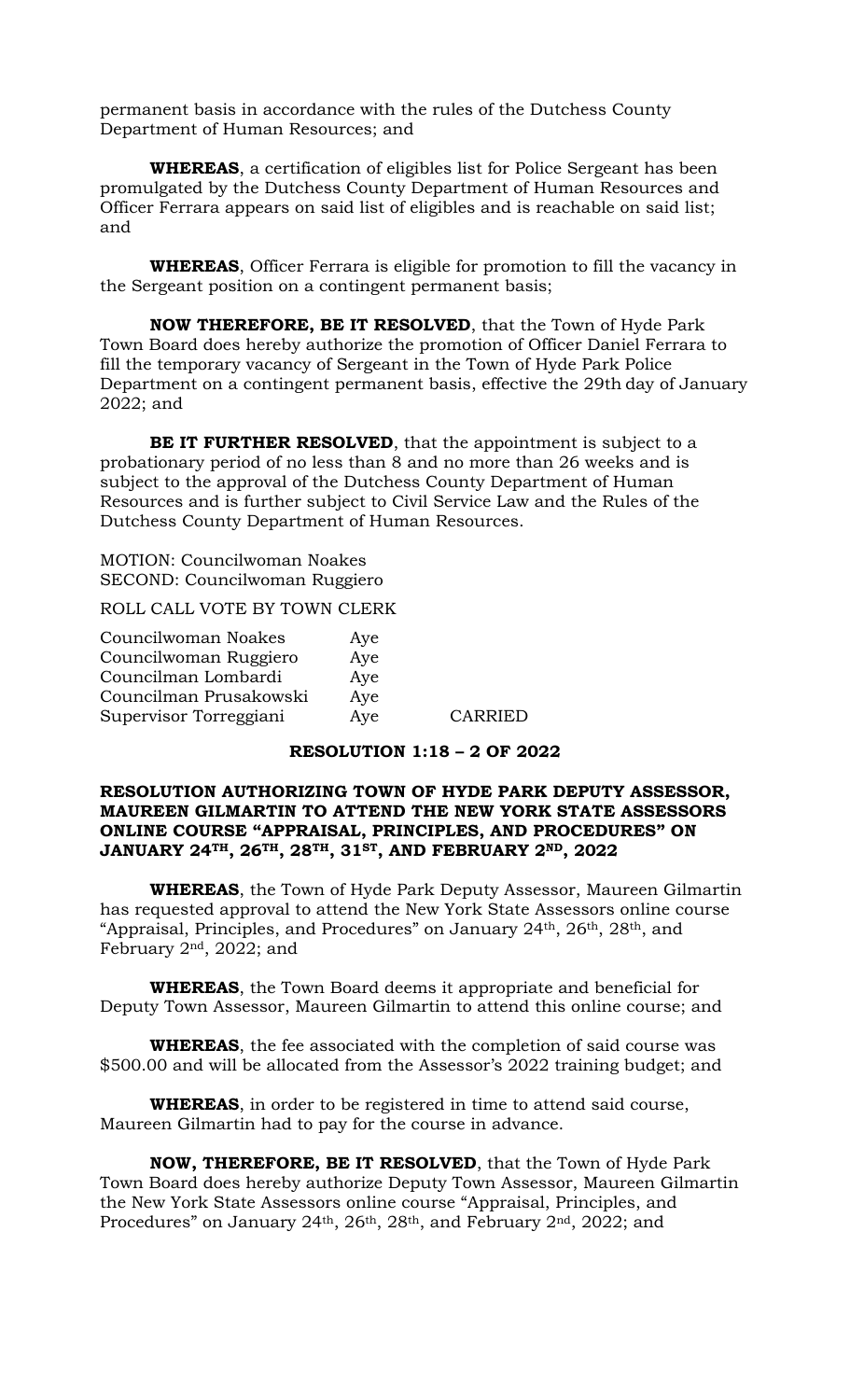**BE IT FURTHER RESOLVED**, that the Town of Hyde Park Town Board does also hereby authorize the Town Comptroller's office to reimburse Maureen Gilmartin the \$500.00 she paid to register for this course.

MOTION: Councilwoman Ruggiero SECOND: Councilman Lombardi

VOICE VOTE:

ALL IN FAVOR 5 ALL OPPOSED: 0 CARRIED

# **RESOLUTION 1:18 – 3 OF 2022**

## **RESOLUTION AUTHORIZING THE TOWN OF HYDE PARK TOWN BOARD TO EXTEND THE REAL PROPERTY RENEWAL PROCEDURES FOR SENIORS AND PERSONS WITH DISABILITIES AND LIMITED INCOME IN CERTAIN CASES, PURSUANT TO EXECUTIVE ORDER NO. 11 ISSUED BY GOVERNOR KATHY HOCUL ON DECEMBER 26, 2021**

**WHEREAS**, on December 26, 2021, Governor Kathy Hochul issued Executive Order No. 11 declaring a state disaster emergency for the entire State of New York due to the COVID-19 pandemic; and

**WHEREAS**, this State disaster emergency has resulted in limited hours in municipal offices in the Town of Hyde Park and rendered senior citizens and individuals with disabilities residing in the Town of Hyde Park homebound. These factors combined have made it difficult, if not impossible, for many in these populations to file their real property tax exemption applications in person and many, further, lack the ability to file such applications online; and

**WHEREAS**, in recognition of the above problems caused by the pandemic, Governor Hochul issued Executive Order No 11.1 on December 26, 2021, thereby extending Executive Order No. 11. This extension of the Governor's Executive Order modifies subdivisions 7, 7-a and 8 of section 459-c of the Real Property Tax Law and subdivisions 5, 5a, 5-b, 5-c, and 6 of section 467 of the Real Property Tax Law, the effect of which permits the governing body of and assessing unit (i.e., the Town Board of the Town of Hyde Park) to adopt a Resolution directing the Assessor to grant exemptions on the 2022 assessment roll to all property owners who received such exemptions on the 2021 assessment roll (i.e., senior citizens and individuals with disabilities with limited income), thereby dispensing with the need for such persons to file renewal applications to request such exemptions, and further dispensing with the requirement that assessors mail renewal applications to such persons; and

**WHEREAS**, Executive Order 11.1 further allows the governing body of said assessing unit, in any such Resolution, at its option, to include procedures by which its Town Assessor may require a renewal application to be filed if he or she has reason to believe that an owner who qualified for the exemption on the 2021 assessment roll may have since changed his or her primary residence, added another owner to the deed, transferred the property to a new owner or died; and

**WHEREAS**, pursuant to said Executive Order, the Town Board of the Town of Hyde Park wishes to adopt such Resolution directing the Town Assessor of the Town of Hyde Park to grant exemptions on the 2022 assessment roll to all eligible senior citizens and individuals with disabilities with limited income, and granting the Town Assess of the Town of Hyde Park the authority to require renewal applications for due cause, as discussed above, utilizing procedures outlined below.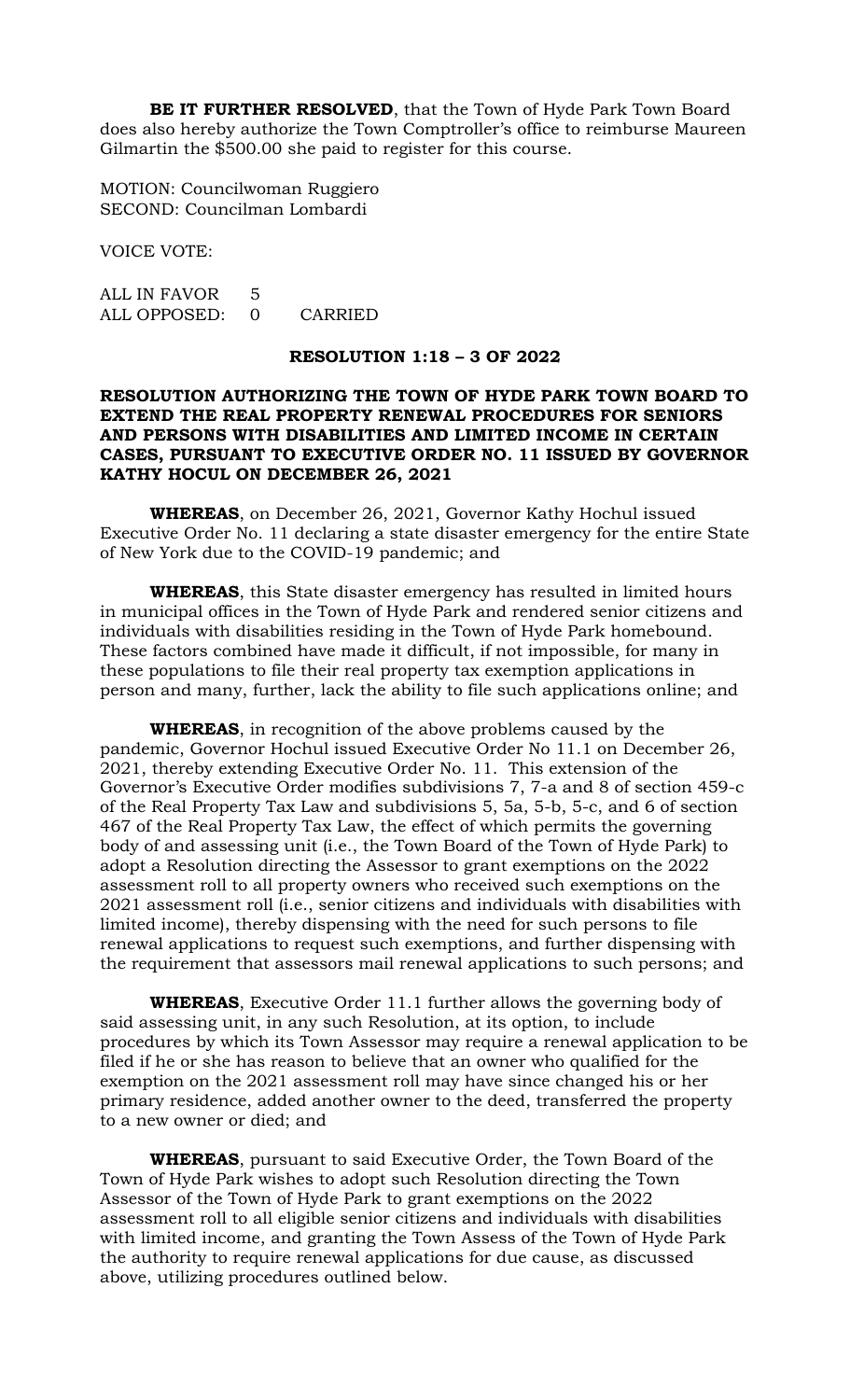**NOW, THEREFORE, BE IT RESOLVED**, pursuant to the authority granted by Executive Order No. 11.1 issued by the Governor of the State of New York, that the Town Board of the Town of Hyde Park hereby directs the Town Assessor of the Town of Hyde Park to:

- 1. Grant exemptions on the 2022 assessment roll to all individuals who received the senior exemption of the 2021 assessment roll and all individuals who received the exemption on the 2021 assessment roll because they were recognized as a person with disabilities and limited income, thereby dispensing with the need for any such individuals to file renewal application for such exemptions, except that;
- 2. The Town Assess may, in his or her sole discretion, require a renewal application to be timely filed with his or her office if he or she has reason to believe that any such individual, who qualified for the aforementioned exemption on the 2021 assessment roll, may have since changed their primary residence, added another owner to the deed for the relevant property, transferred such property to a new owner or died. If the Town Assessor requires such renewal application be filed, he or she shall notify the owner of the subject property of such requirement by regular mail, with such notice shall containing instructions on how to file the renewal application. Said renewal application may be returned by mail or by making and appointment to drop same off at the Town Assessor's office at 4383 Albany Post Road, Hyde Park, NY 12538.

MOTION: Councilman Lombardi SECOND: Councilman Prusakowski

VOICE VOTE:

| ALL IN FAVOR 5 |         |
|----------------|---------|
| ALL OPPOSED: 0 | CARRIED |

## **RESOLUTION 1:18 – 4 OF 2022**

## **RESOLUTION AUTHORIZING THE TOWN OF HYDE PARK TOWN SUPERVISOR TO EXECUTE AN AGREEMENT WITH FISCAL ADVISORS & MARKETING, INC. FOR FISCAL ADVISORY SERVICES FOR FISCAL YEAR 2022 FOR THE TOWN OF HYDE PARK**

**WHEREAS**, the Town of Hyde Park Comptroller has reviewed and recommended an agreement with Fiscal Advisors & Marketing, Inc. for 2022 to provide Fiscal Advisory Services for the Town of Hyde Park.

**NOW, THEREFORE, BE IT RESOLVED**, that the Town of Hyde Park Town Board does hereby authorize the Town Supervisor to execute the necessary agreement with Fiscal Advisors & Marketing, Inc. for Fiscal Advisory Services for Fiscal Year 2022.

MOTION: Councilman Prusakowski SECOND: Councilwoman Noakes

VOICE VOTE:

| ALL IN FAVOR |         |
|--------------|---------|
| ALL OPPOSED  | CARRIED |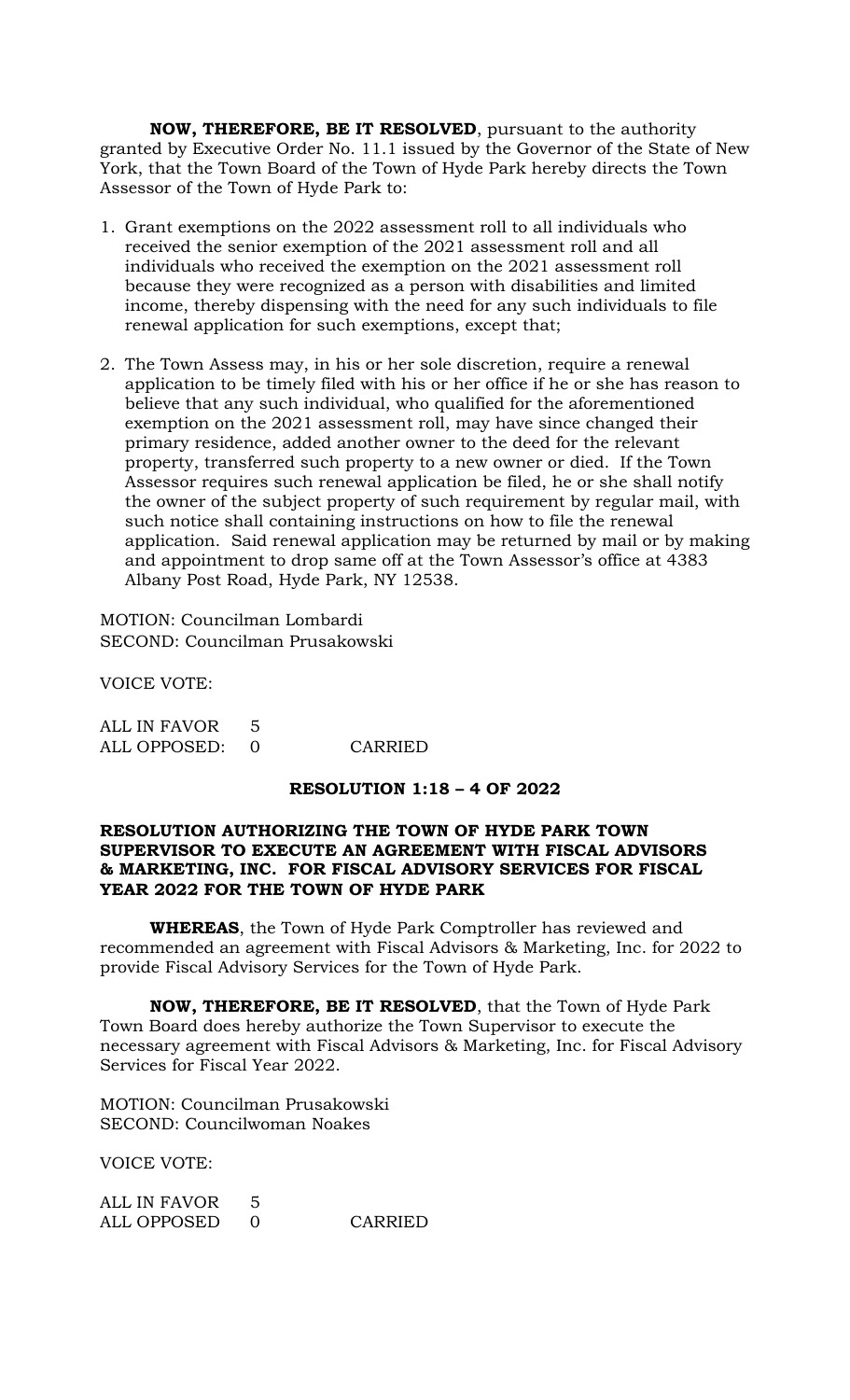#### **RESOLUTION 1:18 – 5 OF 2022**

## **RESOLUTION RENEWING THE TOWN OF HYDE PARK INVESTMENT POLICY FOR 2022**

**WHEREAS**, the Town of Hyde Park reviews its Adopted Investment Policy annually.

**NOW, THEREFORE, BE IT RESOLVED**, that the Town of Hyde Park Investment Policy dated March 25, 2013, will be renewed for 2022.

MOTION: Councilwoman Noakes SECOND: Councilman Prusakowski

VOICE VOTE:

ALL IN FAVOR 5 ALL OPPOSED 0 CARRIED

#### **RESOLUTION 1:18– 6 OF 2022**

## **AUTHORIZE THE TOWN OF HYDE PARK TOWN BOARD TO RENEW THE TOWN OF HYDE PARK PROCUREMENT POLICY FOR 2022**

**WHEREAS**, Section 104-b of the General Municipal Law requires every Town to annually review their internal policies and procedures governing all procurement of goods and services not subject to the bidding requirements of General Municipal Law Section 103 or any other law; and

**WHEREAS**, the renewal of the procurement policy is exempt from environmental review under the State Environmental Quality Review Act as a Type II action.

**NOW, THEREFORE, BE IT RESOLVED**, that the Town of Hyde Park Town Board does hereby renew the Town of Hyde Park's Procurement Policy for 2022.

MOTION: Councilwoman Ruggiero SECOND: Councilman Lombardi

VOICE VOTE:

ALL IN FAVOR 5 ALL OPPOSED 0 CARRIED

#### **RESOLUTION 1:18 – 7 OF 2022**

## **RESOLUTION AMENDING RESOLUTION 12:6 – 7 OF 2021 AUTHORIZING THE RELEASE OF THE BALANCE OF ESCROW FOR PROJECTS THAT WERE REVIEWED BY THE ATTORNEY TO THE TOWN TO REFLECT CHANGES THAT NEEDED TO BE MADE IN REGARD TO ERRORS OF THE AMOUNTS OF ESCROW TO BE RELEASED FOR THREE OF THE APPLICANTS**

**WHEREAS**, Resolution 12:6 – 7 of 2021 had authorized the release of escrow to the below listed applicants because the Attorney to the Town had concluded his review of said projects; and

**WHEREAS**, the amount to be released for Asahi Shuzo Sake had been listed as \$1,391.00 and in fact said amount to be released should have been listed as \$1,691.00; and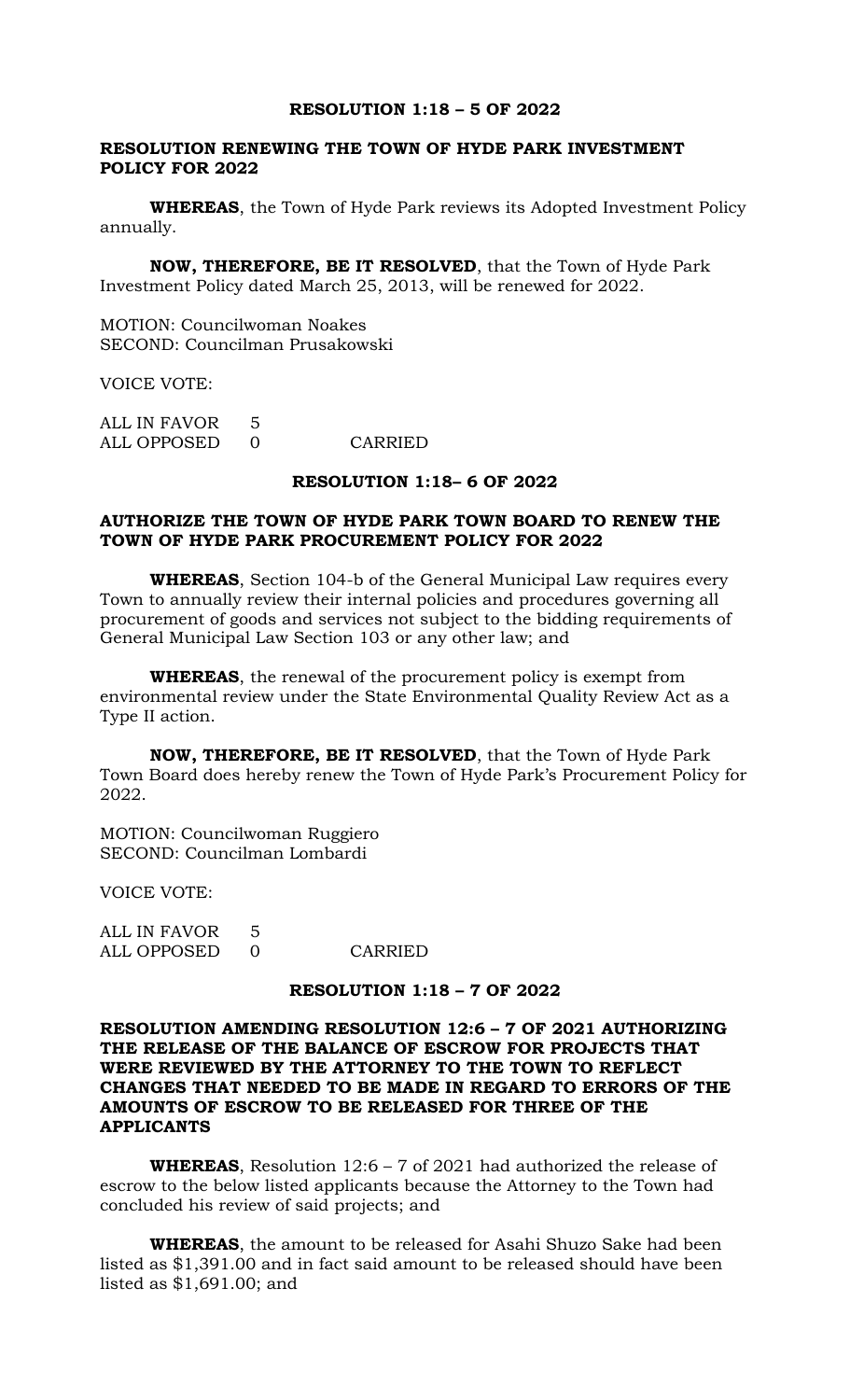**WHEREAS**, the amount to be released for South Quaker Lane Cell Tower had been listed as \$1,530.00 and in fact said amount to be released should have been listed as \$412.50; and

**WHEREAS**, the amount to be released for Hyde Park Town Center had been listed as \$412.50 and fact said amount to be released should have been listed as \$790.00.

**NOW, THEREFORE, BE IT RESOLVED**, that the Town of Hyde Park Town Board does hereby amend Resolution 12:6 -7 of 2021 to reflect the corrected amount of escrow to be released for said applicants as listed above.

MOTION: Councilman Lombardi SECOND: Councilman Prusakowski

VOICE VOTE:

| ALL IN FAVOR |         |
|--------------|---------|
| ALL OPPOSED  | CARRIED |

## **RESOLUTION 1:18 - 8 OF 2022**

**RESOLUTION AUTHORIZING THE TOWN OF HYDE PARK TOWN BOARD TO AMEND RESOLUTION 1:3 – 21 OF 2022 APPOINTING VAN DEWATER & VAN DEWATER, LLP AS ATTORNEY TO THE TOWN OF HYDE PARK FOR THE YEAR 2022 TO REFLECT AN AMENDEMENT TO THE AGREEMENT IN REGARD TO HOW SERVICES WOULD BE BILLED FOR THE TOWN OF HYDE PARK**

**WHEREAS**, Resolution 1:3 – 21 of 2022 Appointed Van DeWater and Van DeWater, LLP as Attorney to the Town of Hyde Park for the year 2022; and

**WHEREAS**, the Town of Hyde Park Town Board, would like to amend the previous agreement for legal services to reflect that the Town shall now pay \$108,360.00, per year, in monthly installments of \$9,030.00, and \$225.00 per hour for litigation services per hour, plus disbursements.

**NOW, THEREFORE, BE IT RESOLVED**, that the Town of Hyde Park Town Board does hereby authorize the Town Supervisor to execute the amended retainer agreement for Van DeWater and Van DeWater, LLP, to provide legal and litigation services to the Town effective January 1, 2022, through December 31, 2022.

MOTION: Councilman Prusakowski SECOND: Councilwoman Noakes

VOICE VOTE:

| ALL IN FAVOR 5 |         |
|----------------|---------|
| ALL OPPOSED    | CARRIED |

## **RESOLUTION 1:18 - 9 OF 2022**

# **RESOLUTION AUTHORIZING THE TOWN OF HYDE PARK TOWN BOARD TO AMEND THE CONTRACT WITH VIDEO VENTURES, LTD TO ADD AN ADDENDUM TO THE CURRENT CONTRACT TO COVER THE RECORDING OF THE ZONING BOARD OF APPEALS MEETINGS FOR 2022**

**WHEREAS**, the Town Supervisor was authorized by Resolution 2:8 – 6 of 2021 to execute a contract renewal with Video Ventures, LTD and the Town of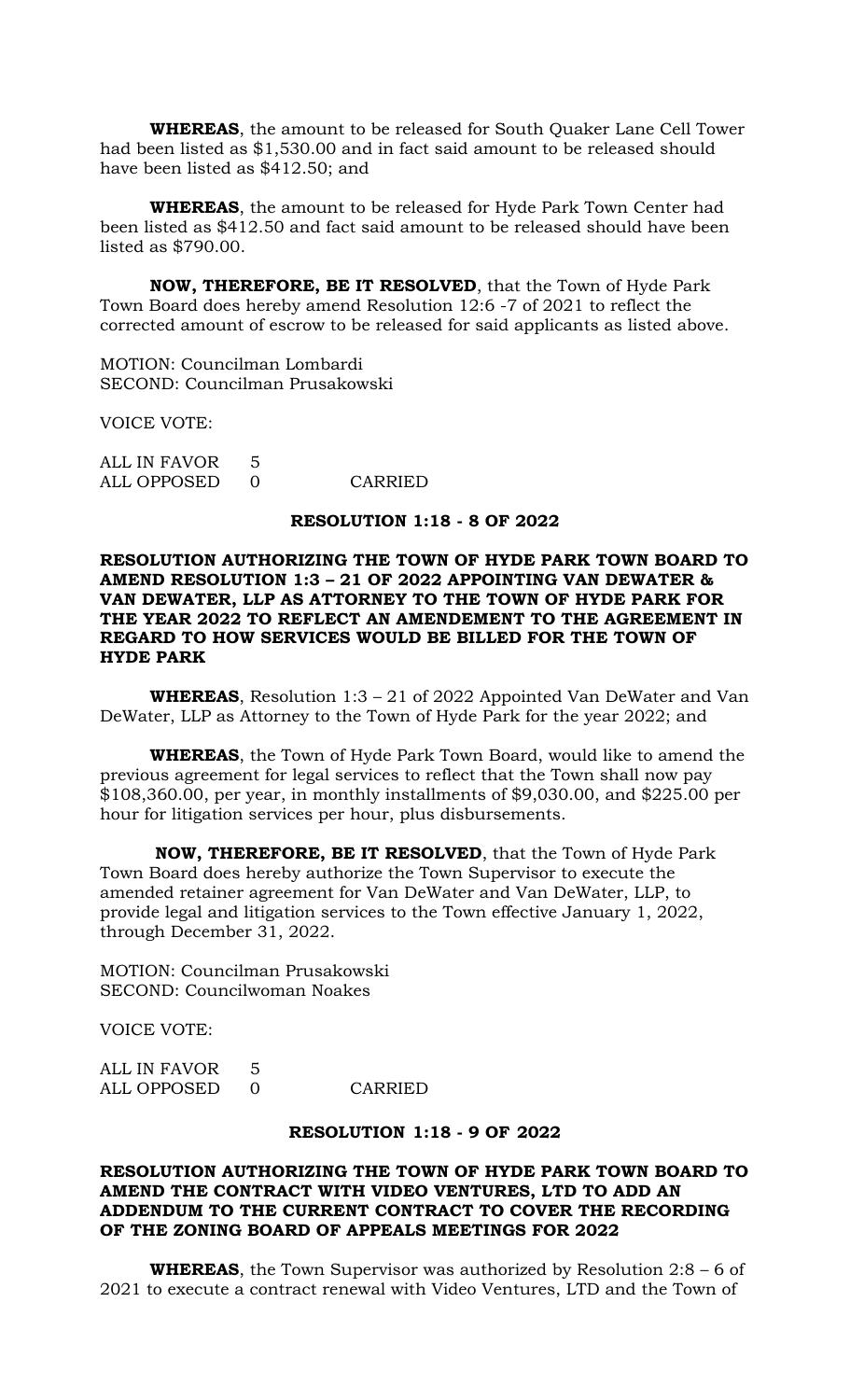Hyde Park for video recording services; and

**WHEREAS**, the Town would like to amend said renewal contract to include an Addendum C to add video recording services for the taping of the Town of Hyde Park Town Board Zoning Board of Appeals meetings for a fee not to exceed \$325.00 per meeting for 2022.

**NOW, THEREFORE**, **BE IT RESOLVED**, that the Town of Hyde Park Town Board does hereby authorize the amendment of the Town's agreement with Video Ventures to include Addendum C for the videorecording of the Town of Hyde Park Zoning Board of Appeals Meetings for a fee not to exceed \$325.00 per meeting for 2022; and

**BE IT FURTHER RESOLVED**, that the Town of Hyde Park Town Board does also hereby authorize the Town Supervisor to execute said Addendum to amend the renewal contract with Video Ventures, Ltd. for said additional video services.

MOTION: Councilwoman Ruggiero SECOND: Councilman Prusakowski

VOICE VOTE:

ALL IN FAVOR 5 ALL OPPOSED 0 CARRIED

## **RESOLUTION 1:18 – 10 OF 2022**

## **RESOLUTION AUTHORIZING THE TOWN OF HYDE PARK TOWN SUPERVISOR TO EXECUTE AN AGREEMENT WITH THE HYDE PARK CHAMBER OF COMMERCE FOR THE MAINTENANCE OF THE "WELCOME TO HYDE PARK" SIGN**

**WHEREAS**, the Chamber of Commerce has, for several years, been maintaining the "Welcome to Hyde Park" sign located on Route 9 in the Town of Hyde Park; and

**WHEREAS**, the services have included, but have not necessarily been limited to, mulching, and mowing of the grass in front of the stone wall on Route 9; and

**WHEREAS**, the Town and the Chamber are desirous of continuing said relationship and payment for the same; and

**WHEREAS**, the Attorney to the Town, Town Supervisor, Town Comptroller agree that it would be in the best interests of the Town to renew said agreement for 2022.

**NOW, THEREFORE, BE IT RESOLVED**, that the Town of Hyde Park Town Board does hereby authorize the Town Supervisor to execute the Agreement with the Hyde Park Chamber of Commerce for them to continue the maintenance of the "Welcome to Hyde Park" for 2022.

MOTION: Councilman Lombardi SECOND: Councilman Prusakowski

VOICE VOTE:

| ALL IN FAVOR |         |
|--------------|---------|
| ALL OPPOSED  | CARRIED |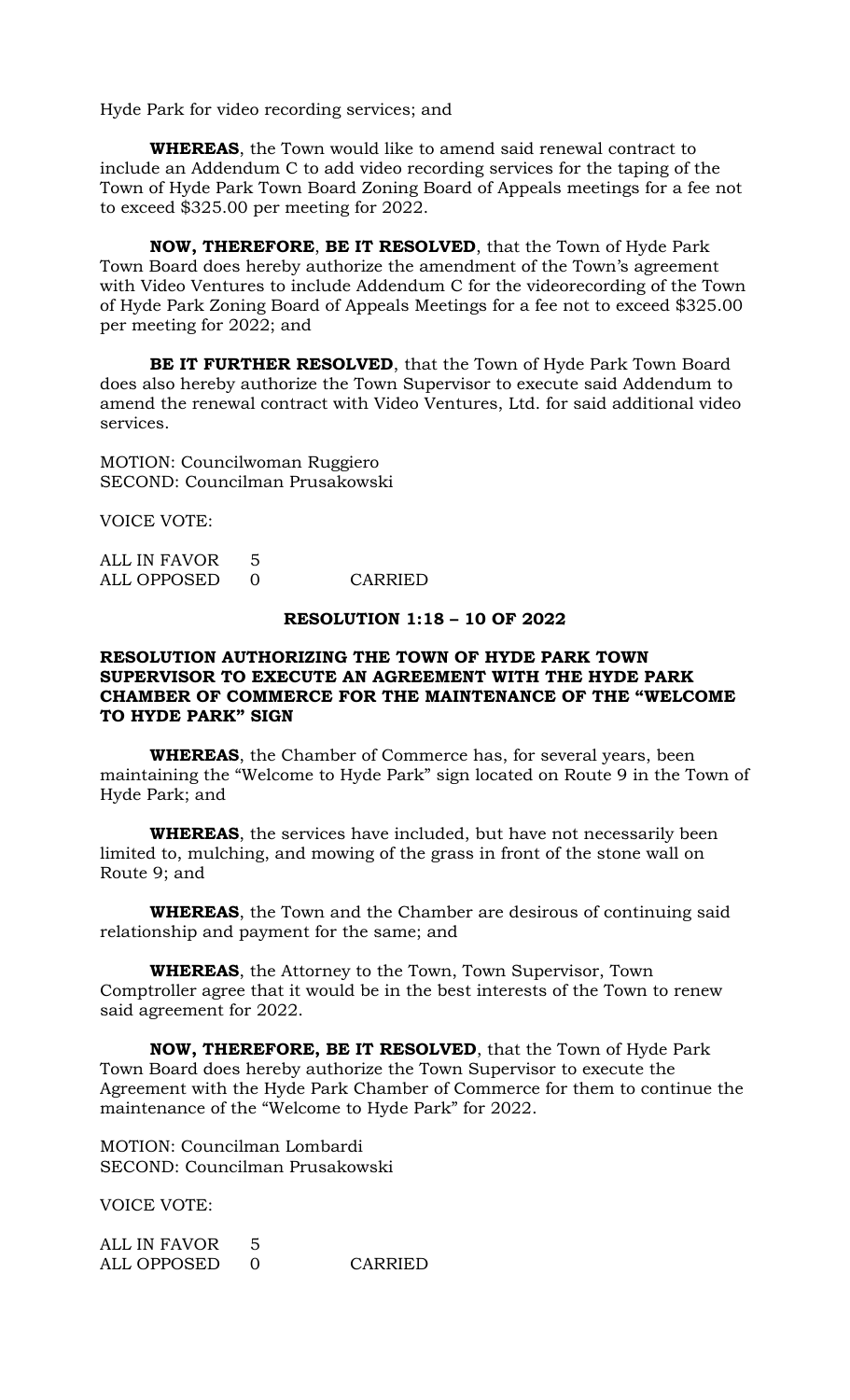## **RESOLUTION 1:18 – 11 OF 2022**

## **RESOLUTION AUTHORIZING THE TOWN OF HYDE PARK TOWN BOARD TO APPOINT VAN DEWATER & VAN DEWATER, LLP AS ATTORNEY TO THE TOWN OF HYDE PARK ZONING BOARD OF APPEALS FOR 2022**

**WHEREAS**, the Town of Hyde Park Town Board (Zoning Board of Appeals) finds that it is in the best interests of the ZBA to retain the legal services of Van DeWater & Van DeWater, LLP to act as Attorneys to the Zoning Board of Appeals of the Town of Hyde Park and does so to appoint it to provide legal advice and litigation services effective January 1, 2022, through December 31, 2022, at the rate of \$220.00 per hour plus disbursements.

**NOW, THEREFORE BE IT RESOLVED**, that the Town of Hyde Park Town Board does hereby authorize the Town Supervisor to retain and execute an agreement with Van DeWater & Van DeWater, LLP, to provide legal services to the Town of Hyde Park Zoning Board of Appeals for an hourly rate of \$220.00 for general zoning board matters as well as all escrow matters; and

**BE IT FURTHER RESOLVED**, that all requests for reimbursement pursuant to this appointment shall be set forth in a signed and itemized voucher audited and approved by the Town of Hyde Park Comptroller as required by law.

MOTION: Councilman Prusakowski SECOND: Councilwoman Noakes

VOICE VOTE:

| ALL IN FAVOR |         |
|--------------|---------|
| ALL OPPOSED  | CARRIED |

# **RESOLUTION 1:18 – 12 OF 2022**

#### **RESOLUTION AUTHORIZING THE TOWN OF HYDE PARK TOWN BOARD TO ESTABLISH THE 2022 SALARIES FOR THE INCUMBENTS IN THE TOWN'S NON-UNION POSITIONS**

**BE IT RESOLVED**, that the Town of Hyde Park Town Board does hereby establish the 2022 salaries for the incumbents in the Town's Non-Union Positions applying to the guidelines of the Adopted Salary Administration Program for Non-Union Staff to be established as listed below; and

| <b>POSITION</b>                         | <b>SALARY</b>  |
|-----------------------------------------|----------------|
|                                         |                |
| <b>Account Clerk</b>                    | \$37,128.00    |
|                                         |                |
| Assessor                                | \$40,820.00    |
|                                         |                |
| <b>Budget Officer</b>                   | \$<br>3,042.00 |
|                                         |                |
| <b>Building Inspector</b>               | \$86,216.00    |
|                                         |                |
| Comptroller                             | \$71,422.00    |
|                                         |                |
| Confidential Secretary, Town Supervisor | \$44,876.00    |
|                                         |                |
| Deputy Assessor                         | \$43,394.00    |
|                                         |                |
| Deputy Supervisor                       | \$<br>2,054.00 |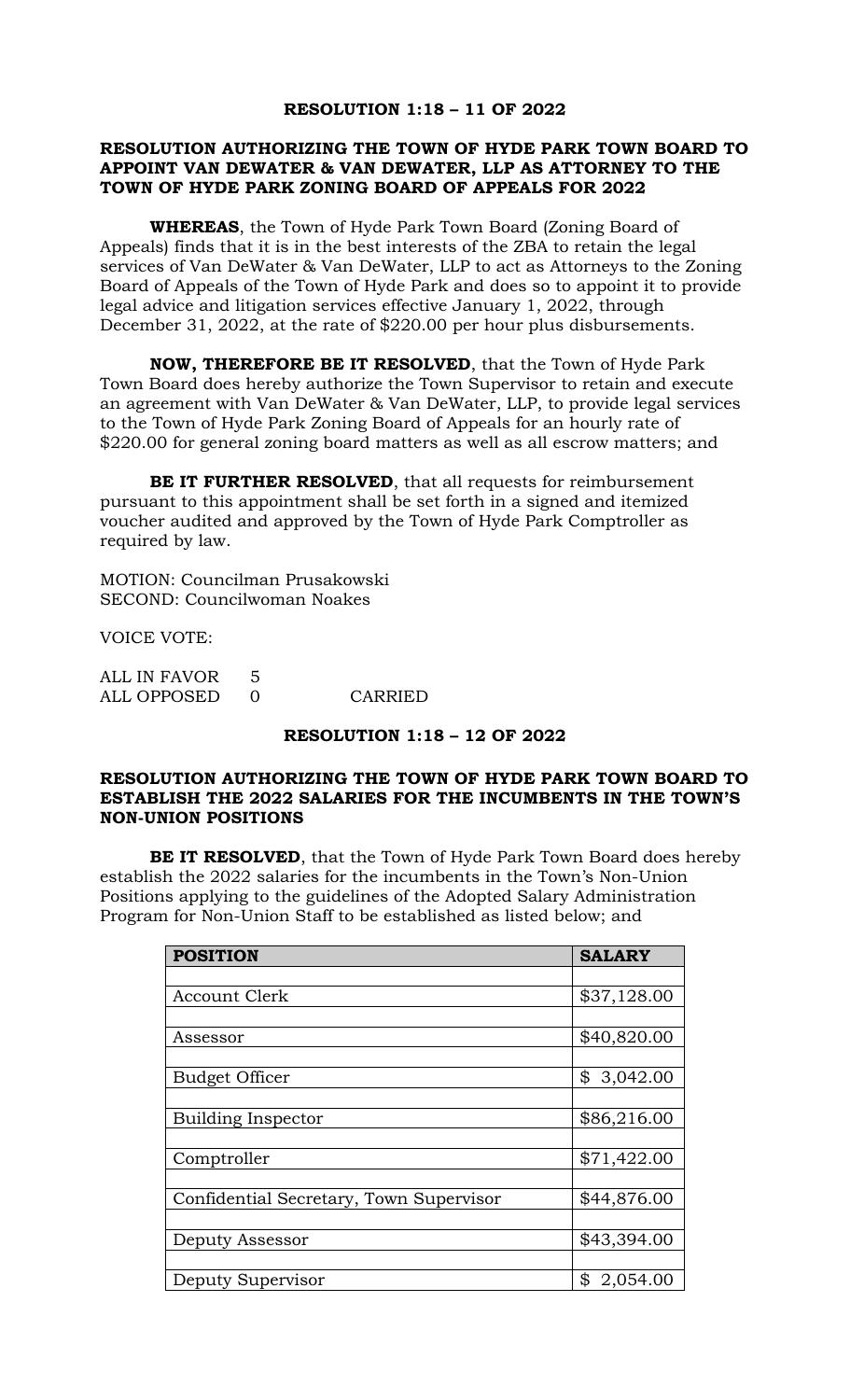| First Deputy Town Clerk                  | \$36,166.00 |
|------------------------------------------|-------------|
|                                          |             |
| Second Deputy Town Clerk                 | \$32,188.00 |
|                                          |             |
| Legislative Aide                         | \$15,000.00 |
|                                          |             |
| Payroll Clerk                            | \$48,954.00 |
|                                          |             |
| Recreation Director*                     | \$64,766.00 |
|                                          |             |
| Senior Account Clerk                     | \$51,012.00 |
|                                          |             |
| Zoning Administrator*                    | \$77,168.00 |
|                                          |             |
| *These Employees work 40 hours per week. |             |

**BE IT FURTHER RESOLVED**, that said established salaries are to be paid retroactive to January 1, 2022.

MOTION: Councilwoman Noakes SECOND: Councilwoman Ruggiero

VOICE VOTE:

| ALL IN FAVOR |         |
|--------------|---------|
| ALL OPPOSED  | CARRIED |

# **RESOLUTION 1:18 - 13 OF 2022**

#### **RESOLUTION AUTHORIZING THE TOWN OF HYDE PARK TOWN BOARD TO SET THE ELECTED OFFICIALS SALARIES FOR FISCAL YEAR 2022**

**BE IT RESOLVED**, that the salaries of the elected officials for the Town of Hyde Park for the year 2022 are as follows:

| Supervisor                    |                |
|-------------------------------|----------------|
| Alfred Torreggiani            | \$41,808.00    |
| Councilpersons                |                |
| Councilman Noakes             | 9,178.00<br>\$ |
| Councilman Ruggiero           | \$<br>9,178.00 |
| Councilman Lombardi           | \$9,178.00     |
| Councilman Prusakowski        | \$<br>9,178.00 |
| <b>Receiver of Taxes</b>      |                |
| Cindy Todd                    | \$35,698.00    |
| <b>Town Justices</b>          |                |
| Jean McArthur                 | \$42,120.00    |
| Joseph Petito                 | \$42,120.00    |
| Town Clerk                    |                |
| Donna McGrogan                | \$56,810.00    |
| <b>Highway Superintendent</b> |                |
| Howard Fisher                 | \$81,614.00    |

**BE IT FURTHER RESOLVED**, that said payments are to be retroactive to January 1, 2022.

MOTION: Councilwoman Ruggiero SECOND: Councilman Prusakowski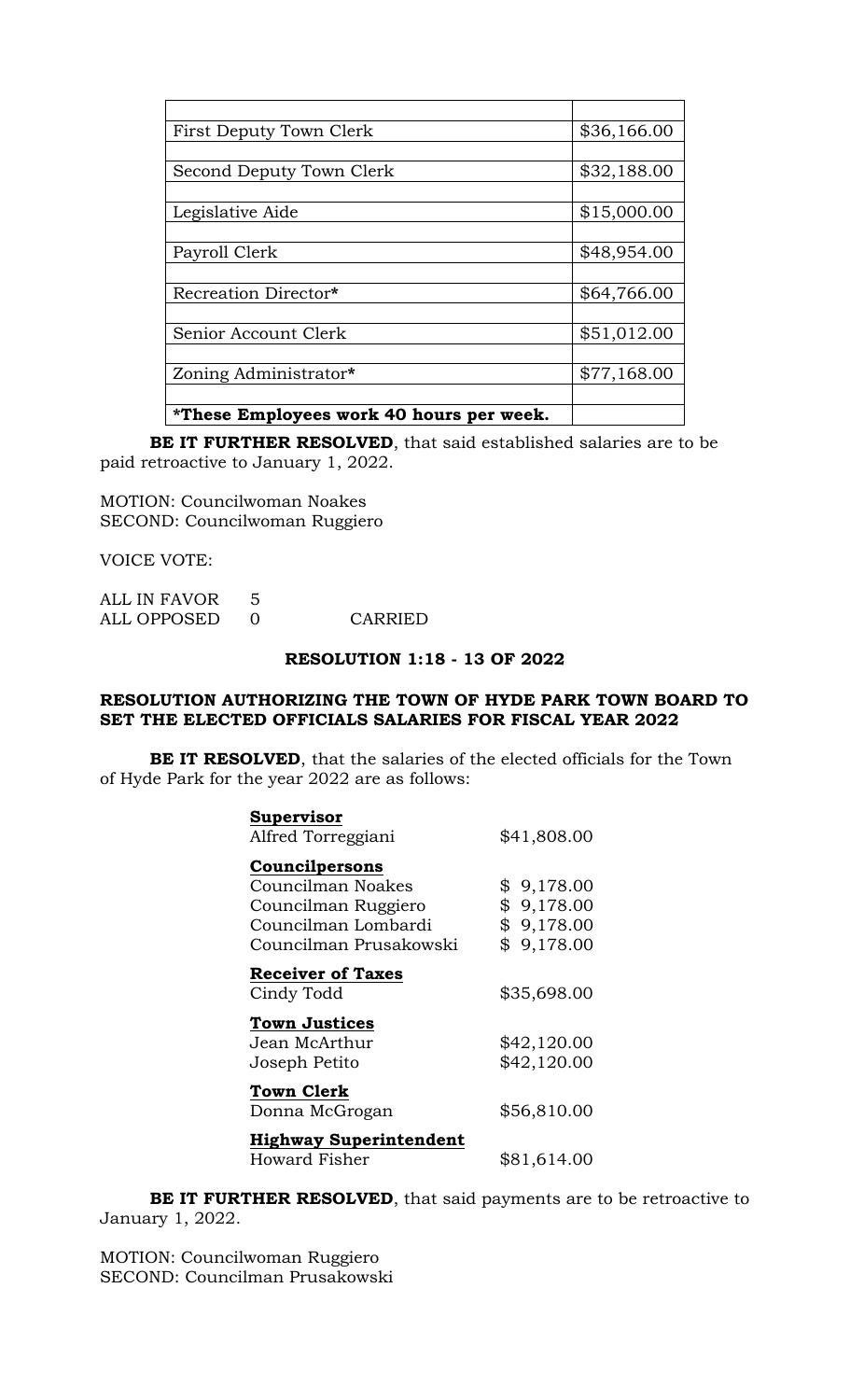VOICE VOTE:

| ALL IN FAVOR |         |
|--------------|---------|
| ALL OPPOSED  | CARRIED |

#### **RESOLUTION 1:18 – 14 OF 2022**

## **RESOLUTION AUTHORIZING THE TOWN OF HYDE PARK TOWN BOARD TO ESTABLISH THE 2022 INCUMBENT PART-TIME AND SEASONAL STAFF WAGE RATES FOR EMPLOYEES FOR THE TOWN OF HYDE PARK**

**BE IT RESOLVED**, that the Town of Hyde Park Town Board does hereby establish the incumbent Part-Time and Seasonal Staff Wage Rates effective January 1, 2022, as follows:

| <b>POSITION</b>                  | <b>WAGE RATE</b>       | <b>ANNUAL</b><br><b>HOURS</b> |
|----------------------------------|------------------------|-------------------------------|
|                                  |                        |                               |
| Deputy Receiver of Taxes         | \$20.40/HR             | 930                           |
|                                  |                        |                               |
| Seasonal Town Hall Worker        | \$25.50/HR             | As Needed                     |
|                                  |                        |                               |
| Hourly Deputy Building Inspector | \$34.68/HR             | 1,456                         |
|                                  |                        |                               |
| Part-Time Fire Inspector         | \$29.58/HR             | 728                           |
|                                  |                        |                               |
| Seasonal CDL Driver              | \$20.31/HR             | As Needed                     |
|                                  |                        |                               |
| Seasonal Laborer - Highway       | \$15.00/HR             | As Needed                     |
|                                  |                        |                               |
| Seasonal Laborer - Recreation    | $$15.00 - $16.00 / HR$ | <b>TBD</b>                    |
|                                  |                        |                               |
| Recreation Camp Registrar        | $$13.00 - 15.00 / HR$  | <b>TBD</b>                    |
|                                  |                        |                               |
| Recreation Camp Director         | $$15.00 - 17.00/HR$    | <b>TBD</b>                    |

MOTION: Councilman Lombardi SECOND: Councilman Prusakowski

VOICE VOTE:

| ALL IN FAVOR |         |
|--------------|---------|
| ALL OPPOSED  | CARRIED |

#### **RESOLUTION 1:18 – 15 OF 2022**

## **RESOLUTION AUTHORIZING THE TOWN OF HYDE PARK TOWN BOARD TO ESTABLISH SALARIES FOR UNION EMPLOYEES IN ACCORDANCE WITH THE COLLECTIVE BARGAINING AGREEMENTS FOR THE YEAR 2022**

**BE IT RESOLVED**, that all Union employees in Town positions, including those of the CSEA Town Hall Unit, CSEA Highway Unit, and PBA Police Unit, shall be compensated in 2022 per their respective Collective Bargaining Agreements currently in place; and

**BE IT FURTHER RESOLVED**, that said salaries are payable from the General Fund or Highway Fund in bi-weekly installments unless otherwise stated; and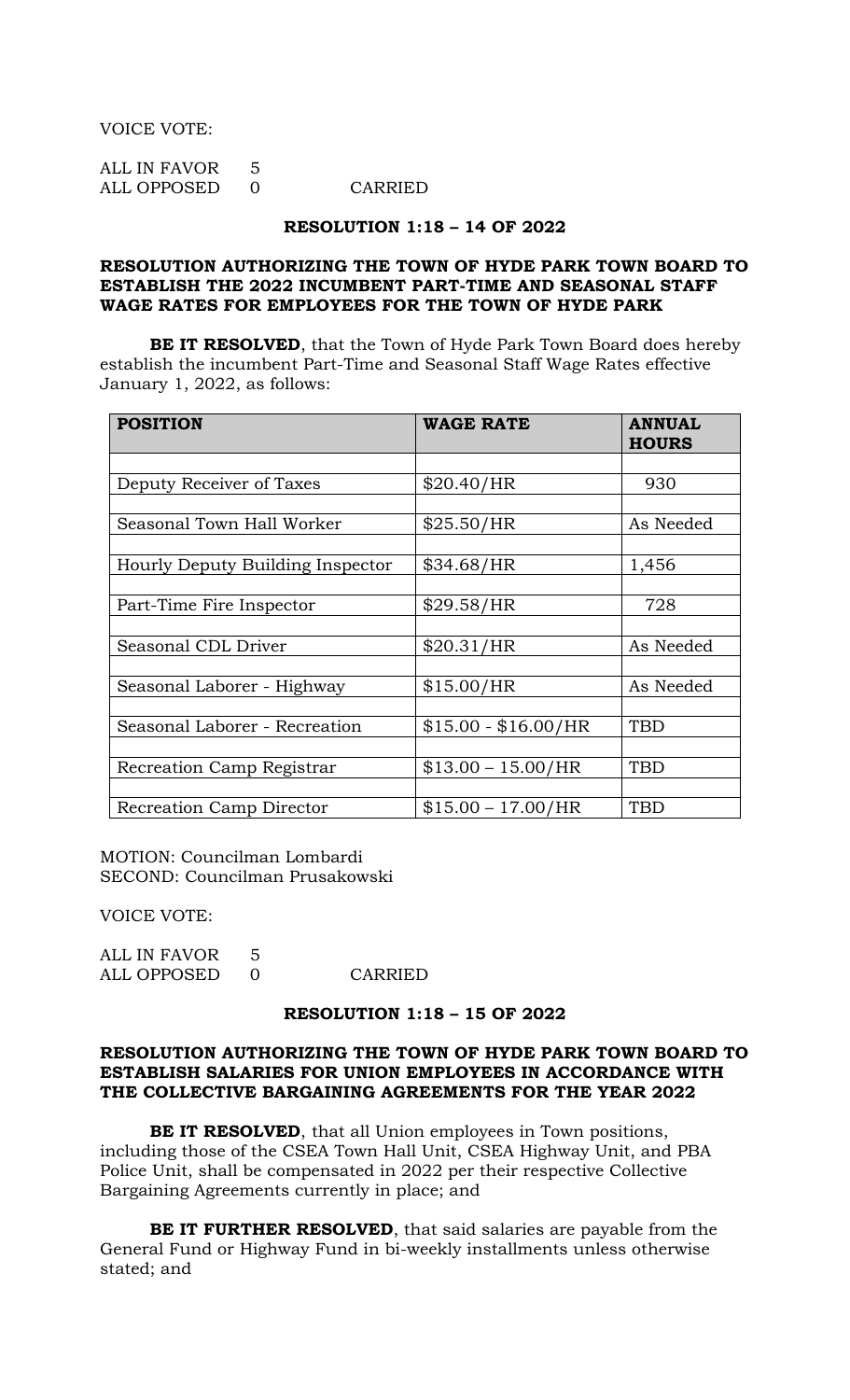**BE IT FURTHER RESOLVED**, that said salaries are to be paid retroactive to January 1, 2022.

MOTION: Councilwoman Noakes SECOND: Councilwoman Ruggiero

VOICE VOTE:

ALL IN FAVOR 5 ALL OPPOSED 0 CARRIED

## **RESOLUTION 1:18 – 16 OF 2022**

## **RESOLUTION AUTHORIZING THE TOWN OF HYDE PARK TOWN BOARD TO ACKNOWLEDGE THE RESIGNATION OF TOWN OF HYDE PARK SENIOR ACCOUNT CLERK CHRISTINA NOSCHESE**

**WHEREAS**, Town of Hyde Park Senior Account Clerk, Christina Noschese has submitted her letter of resignation effective Friday, January 21, 2022.

**NOW, THEREFORE, BE IT RESOLVED**, that the Town of Hyde Park Town Board does hereby acknowledge with regret, the resignation of Senior Account Clerk, Christina Noschese; and

**BE IT FURTHER RESOLVED**, that the Town of Hyde Park Town Supervisor and Town Board extend their appreciation and gratitude to Christina Noschese for her dedicated service to the Town of Hyde Park.

MOTION: Councilwoman Ruggiero SECOND: Councilwoman Noakes

VOICE VOTE:

ALL IN FAVOR 5 ALL OPPOSED 0 CARRIED

# **RESOLUTION 1:18 – 17 OF 2022**

## **RESOLUTION AUTHORIZING THE TOWN OF HYDE PARK TOWN BOARD TO ACKNOWLEDGE THE RESIGNATION OF TOWN OF HYDE PARK JUSTICE CLERK BRENDA DENNEHY**

**WHEREAS**, Town of Hyde Park Justice Clerk, Brenda Dennehy has submitted her letter of resignation effective Friday, January 21, 2022.

**NOW, THEREFORE, BE IT RESOLVED**, that the Town of Hyde Park Town Board does hereby acknowledge the resignation of Justice Clerk, Brenda Dennehy; and

**BE IT FURTHER RESOLVED**, that the Hyde Park Town Supervisor and Town Board extend their appreciation and gratitude to Brenda Dennehy for her dedicated service to the Town of Hyde Park.

MOTION: Councilman Lombardi SECOND: Councilman Prusakowski

VOICE VOTE:

| ALL IN FAVOR |         |
|--------------|---------|
| ALL OPPOSED  | CARRIED |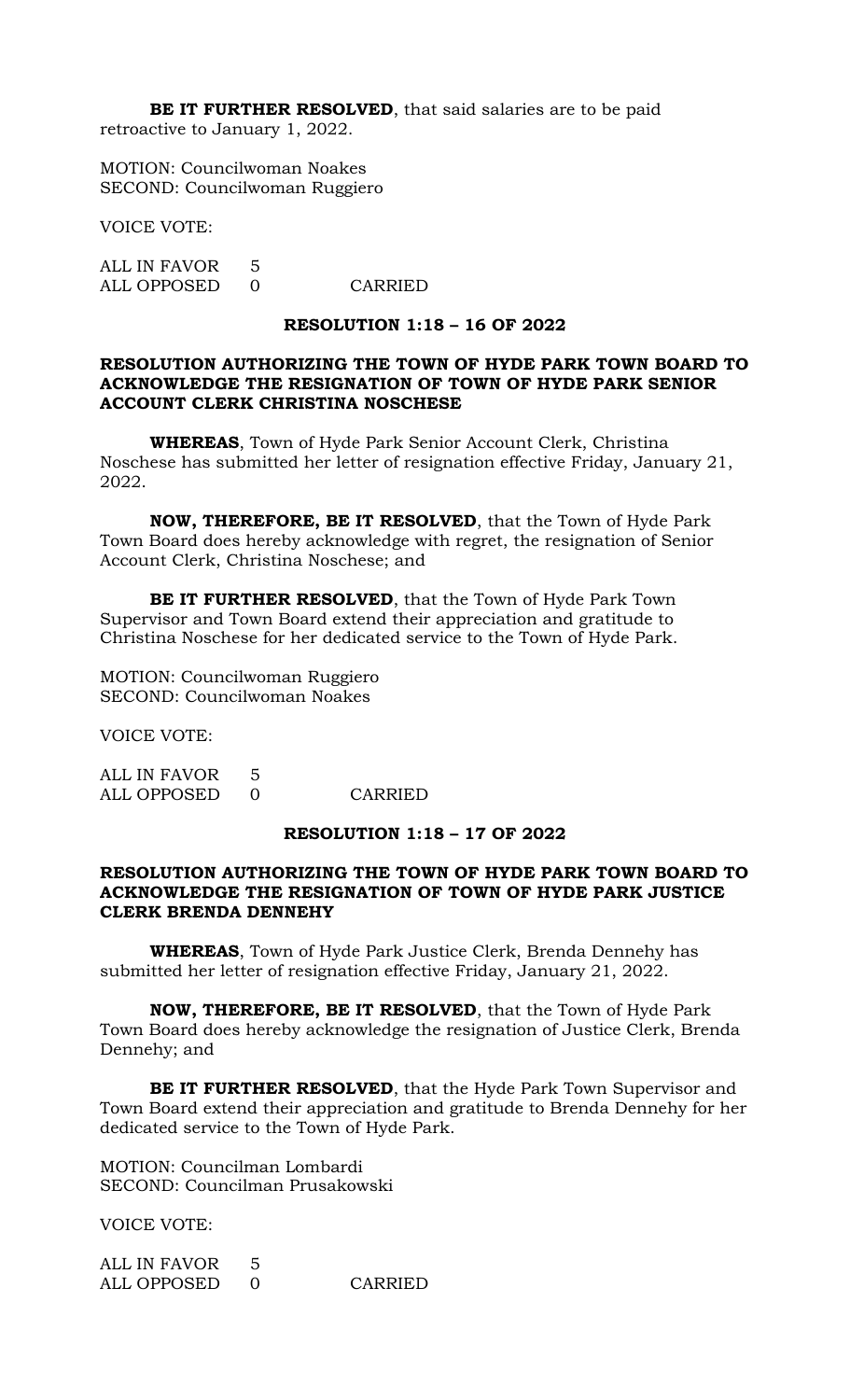## **RESOLUTION 1:18 – 18 OF 2022**

## **RESOLUTION AUTHORIZING THE TOWN OF HYDE PARK TOWN BOARD TO APPOINT MARISSA MARTINO AS JUSTICE CLERK FOR TOWN OF HYDE PARK JUSTICE JOSEPH PETITO FOR THE TOWN OF HYDE PARK JUSTICE COURT**

**WHEREAS**, due to the resignation of Brenda Dennehy, there exists a vacancy for the position of full-time Justice Clerk for Town of Hyde Park Justice Joseph Petito; and

**WHEREAS**, Justice Petito wishes to have Marissa Martino fill said vacancy effective Monday, January 31, 2022.

**NOW THEREFORE BE IT RESOLVED**, that the Town of Hyde Park Town Board does hereby appoint Marissa Martino as full-time Justice Clerk to Justice Petito effective Monday, January 31, 2022; and

**BE IT FURTHER RESOLVED**, that said appointment will be a Grade 4 at an hourly rate of \$20.76 for 37.5 hours per week as part of the CSEA Town Hall Unit and are subject to a probationary period as set forth in the Civil Service Law of the State of New York and shall be subject to all Civil Service Law Rules and Regulations.

MOTION: Councilman Prusakowski SECOND: Councilwoman Noakes

VOICE VOTE:

| ALL IN FAVOR |         |
|--------------|---------|
| ALL OPPOSED  | CARRIED |

# **RESOLUTION 1:18 – 19 OF 2022**

## **RESOLUTION AUTHORIZING THE TOWN OF HYDE PARK TOWN BOARD TO APPOINT JAMES MILLER AS A FULL-TIME MOTOR EQUIPMENT OPERATOR FOR THE TOWN OF HYDE PARK HIGHWAY DEPARTMENT**

**WHEREAS**, there exists a vacancy in the Hyde Park Highway Department for a full time Motor Equipment Operator; and

**WHEREAS**, the Town of Hyde Park Highway Superintendent has conducted interviews and wishes to hire James Miller as his new full time Motor Equipment Operator.

**NOW THEREFORE BE IT RESOLVED**, that the Town of Hyde Park Town Board does hereby appoint James Miller as a full time Motor Equipment Operator for the Town of Hyde Park Highway Department effective January 24, 2022; and

**BE IT FURTHER RESOLVED**, that the Town Board does also hereby authorize his hourly rate of \$22.47 as established by the CSEA Highway Unit Collective Bargaining Agreement; and

**BE IT FURTHER RESOLVED**, that said appointment is subject to a probationary period as set forth in the Civil Service Law of the State of New York and shall be subject to all Civil Service Law Rules and Regulations.

MOTION: Councilwoman Noakes SECOND: Councilman Prusakowski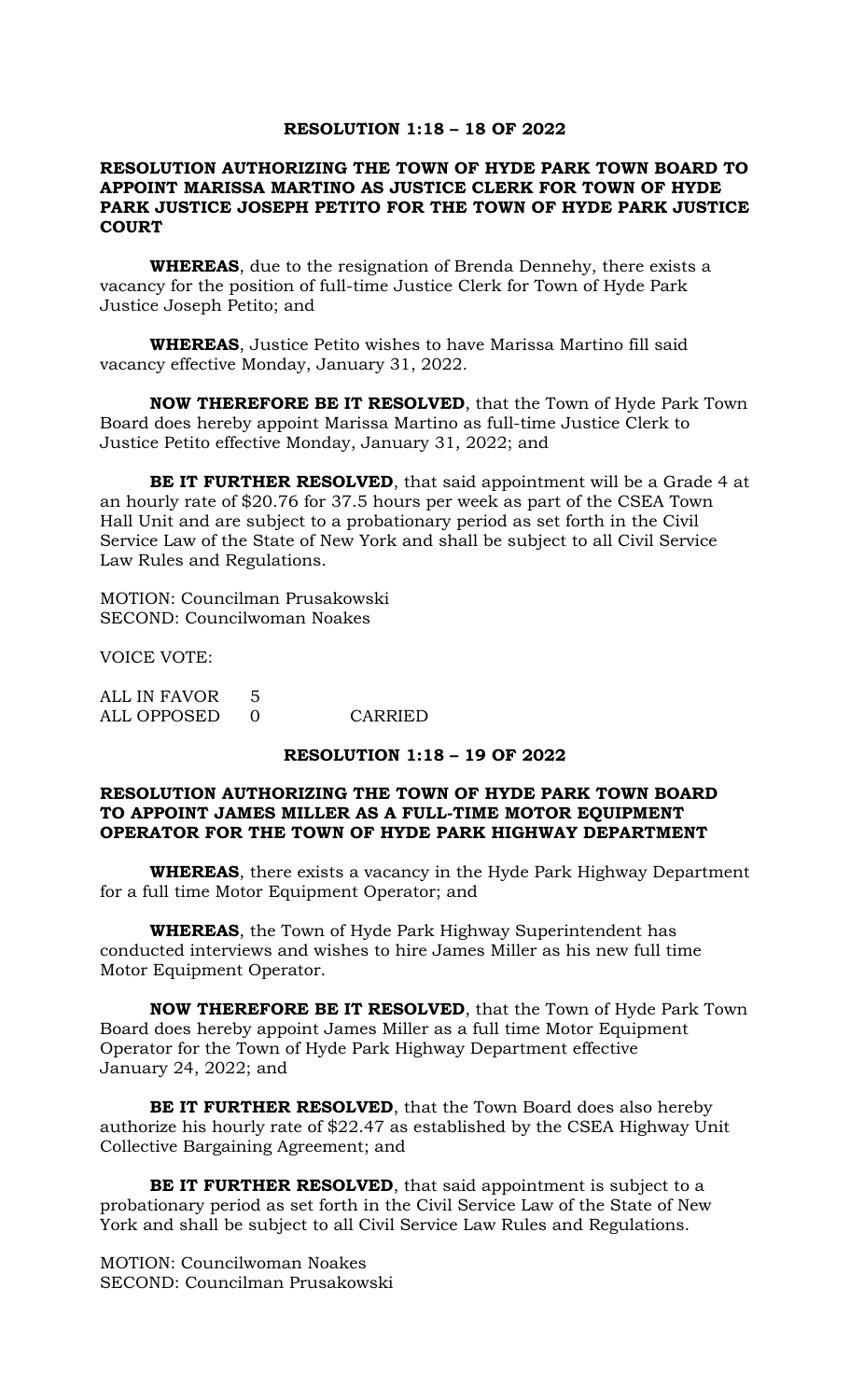VOICE VOTE:

ALL IN FAVOR 5 ALL OPPOSED 0 CARRIED

# **RESOLUTION 1:18 – 20 OF 2022**

# **RESOLUTION AUTHORIZING THE TOWN OF HYDE PARK TOWN BOARD TO APPOINT JOHN KANE AS AN ALTERNATE MEMBER TO THE TOWN OF HYDE PARK PLANNING BOARD**

**WHEREAS**, the Town of Hyde Park Planning Board consists of seven (7) members with seven (7) year terms; and two (2) alternate members with two (2) year terms ending December 31st on the year after appointment; and

**WHEREAS**, there will exist a vacancy for an alternate member for the Town of Hyde Park Planning Board; and

**WHEREAS**, the Town of Hyde Park Town Board would like to appoint John Kane to fill the Alternate Planning Board Vacancy effective January 1, 2022, through December 31, 2023.

**NOW, THEREFORE BE IT RESOLVED**, that the Town of Hyde Park Town Board does hereby appoint John Kane as an alternate member of the Town of Hyde Park Planning Board for a term set to expire December 31, 2023.

MOTION: Councilwoman Ruggiero SECOND: Councilman Lombardi

VOICE VOTE:

ALL IN FAVOR 5 ALL OPPOSED 0 CARRIED

## **RESOLUTION 1:18 – 21 OF 2022**

# **RESOLUTION AUTHORIZING THE TOWN OF HYDE PARK TOWN BOARD TO ACKNOWLEDGE THE HYDE PARK TOWN CLERK'S REAPPOINTMENT OF LISA GIBSON AS FIRST DEPUTY TOWN CLERK AND SARINA TEUSCHLER AS SECOND DEPUTY TOWN CLERK FOR THE TOWN OF HYDE PARK TOWN CLERK'S OFFICE**

**BE IT RESOLVED**, that the Town of Hyde Park Town Board does hereby acknowledge the Hyde Park Town Clerk Donna McGrogan's appointment of Lisa Gibson as First Deputy Town Clerk and Sarina Teuschler as Second Deputy Town Clerk effective January 1, 2022, to serve at the pleasure of the Town Clerk.

MOTION: Councilman Lombardi SECOND: Councilman Prusakowski

VOICE VOTE:

ALL IN FAVOR 5 ALL OPPOSED 0 CARRIED

NEW AND OLD BUSINESS: